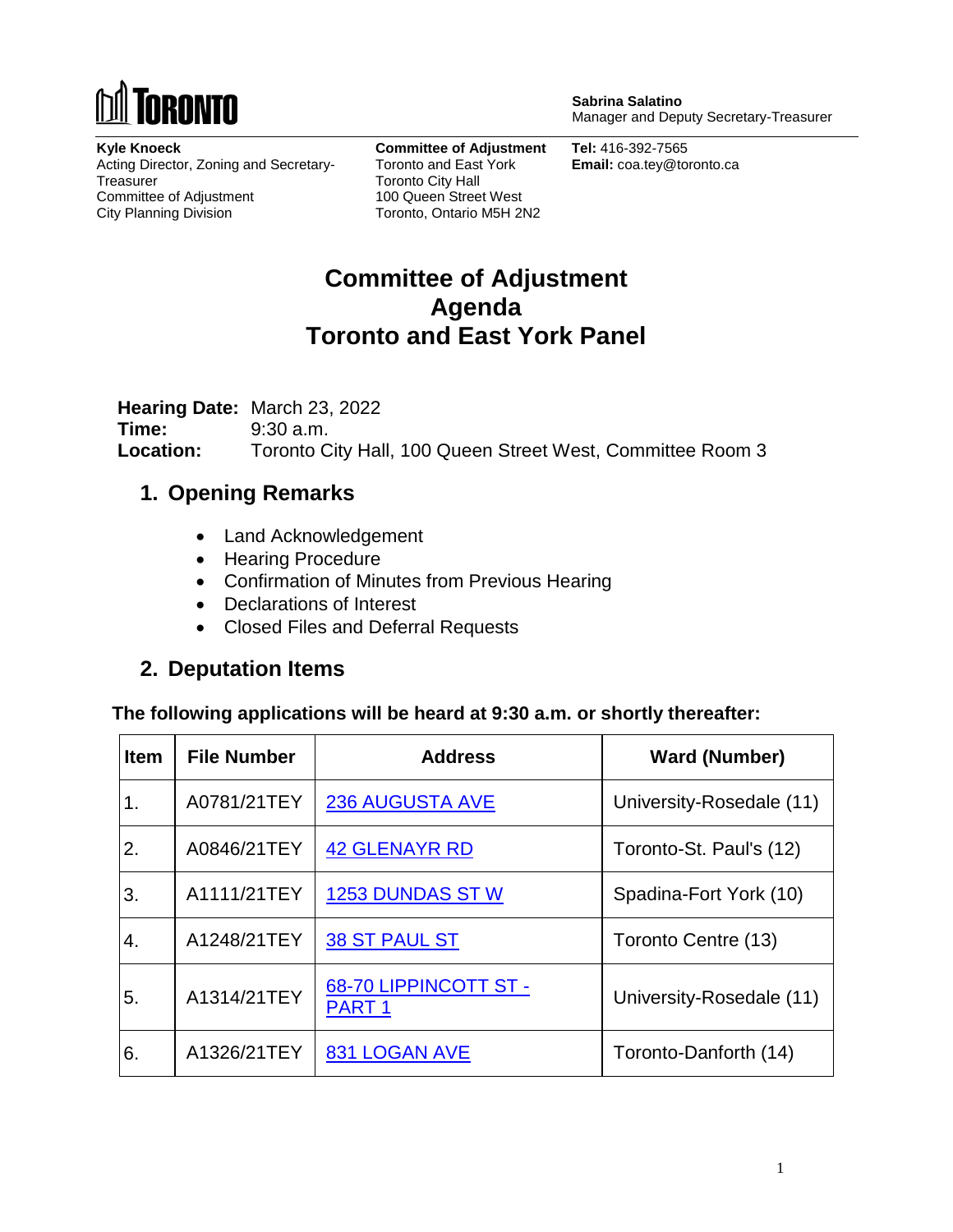| <b>Item</b> | <b>File Number</b> | <b>Address</b>          | <b>Ward (Number)</b>     |
|-------------|--------------------|-------------------------|--------------------------|
| 7.          | A1343/21TEY        | <b>16 ESSEX ST</b>      | University-Rosedale (11) |
| 8.          | A1382/21TEY        | <b>50 FERRIS RD</b>     | Beaches-East York (19)   |
| 9.          | A1389/21TEY        | <b>120 YARDLEY AVE</b>  | Beaches-East York (19)   |
| 10.         | A1398/21TEY        | <b>137 CURZON ST</b>    | Toronto-Danforth (14)    |
| 11.         | A1403/21TEY        | <b>10 ELM AVE</b>       | University-Rosedale (11) |
| 12.         | A1422/21TEY        | 3018 & 3020 DUNDAS ST W | Parkdale-High Park (04)  |
| 13.         | A1424/21TEY        | <b>49 CAMBERWELL RD</b> | Toronto-St. Paul's (12)  |
| 14.         | A1429/21TEY        | 355 CLINTON ST          | University-Rosedale (11) |
| 15.         | A1433/21TEY        | <b>108 BINSWOOD AVE</b> | Beaches-East York (19)   |
| 16.         | A1435/21TEY        | <b>674 MANNING AVE</b>  | University-Rosedale (11) |
| 17.         | A1436/21TEY        | <b>60 FERRIER AVE</b>   | Toronto-Danforth (14)    |
| 18.         | A1440/21TEY        | <b>12 ALDRIDGE AVE</b>  | Beaches-East York (19)   |
| 19.         | A1441/21TEY        | <b>42 INDIAN TRL</b>    | Parkdale-High Park (04)  |
| 20.         | A1443/21TEY        | <b>29 DINGWALL AVE</b>  | Toronto-Danforth (14)    |

## **RECESS**

# **The following applications will be heard at 2:00 p.m. or shortly thereafter:**

| <b>Item</b> | <b>File Number</b> | <b>Address</b>              | <b>Ward (Number)</b>     |
|-------------|--------------------|-----------------------------|--------------------------|
| 21.         | A1447/21TEY        | <b>120 LYNN WILLIAMS ST</b> | Spadina-Fort York (10)   |
| 22.         | A1448/21TEY        | <b>7 HARRISON ST</b>        | University-Rosedale (11) |
| 23.         | A1454/21TEY        | <b>34 BEAUFORT RD</b>       | Beaches-East York (19)   |
| 24.         | A1458/21TEY        | <b>63 WRENSON RD</b>        | Beaches-East York (19)   |
| 25.         | A1460/21TEY        | <b>148 LINDSEY AVE</b>      | Davenport (09)           |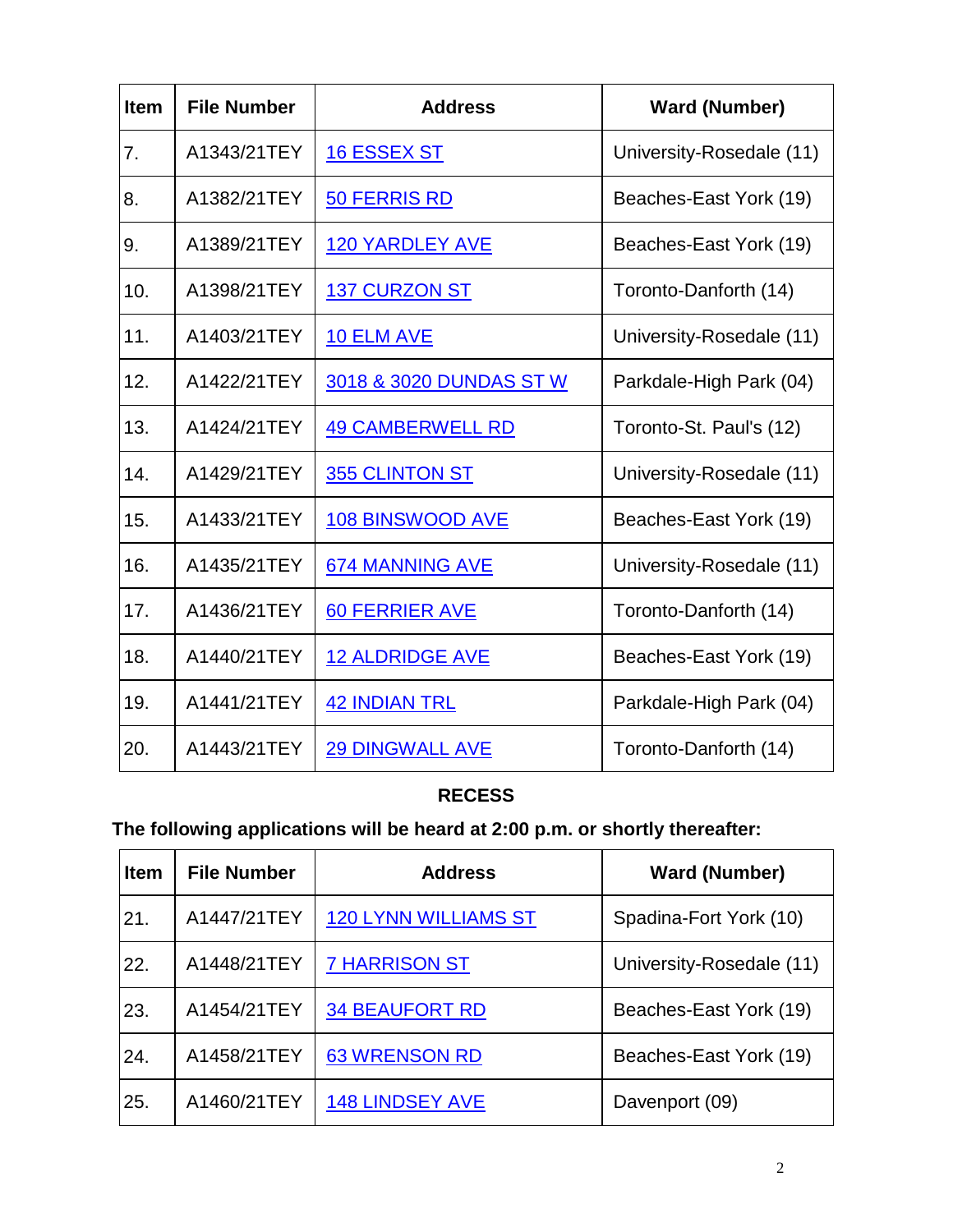| <b>Item</b> | <b>File Number</b> | <b>Address</b>           | <b>Ward (Number)</b>     |
|-------------|--------------------|--------------------------|--------------------------|
| 26.         | A1462/21TEY        | <b>157 WINEVA AVE</b>    | Beaches-East York (19)   |
| 27.         | A1465/21TEY        | <b>36 MACPHERSON AVE</b> | University-Rosedale (11) |
| 28.         | A1466/21TEY        | <b>36 DORIS DR</b>       | Beaches-East York (19)   |
| 29.         | A1468/21TEY        | <b>128 BERESFORD AVE</b> | Parkdale-High Park (04)  |
| 30.         | A1470/21TEY        | <b>173 GOLFVIEW AVE</b>  | Beaches-East York (19)   |
| 31.         | A1471/21TEY        | <b>233 CLENDENAN AVE</b> | Parkdale-High Park (04)  |
| 32.         | A1472/21TEY        | <b>34 PICKERING ST</b>   | Beaches-East York (19)   |

**The following applications will be heard at 3:30 p.m. or shortly thereafter:**

| <b>Item</b> | <b>File Number</b> | <b>Address</b>          | <b>Ward (Number)</b>     |
|-------------|--------------------|-------------------------|--------------------------|
| 33.         | A1474/21TEY        | <b>429 MONTROSE AVE</b> | University-Rosedale (11) |
| 34.         | A1484/21TEY        | <b>1567 DUNDAS ST W</b> | Davenport (09)           |
| 35.         | A1485/21TEY        | <b>74 WESTWOOD AVE</b>  | Toronto-Danforth (14)    |
| 36.         | A1486/21TEY        | <b>72 ASHDALE AVE</b>   | Toronto-Danforth (14)    |
| 37.         | A1490/21TEY        | <b>25 MARLOW AVE</b>    | Toronto-Danforth (14)    |
| 38.         | A1498/21TEY        | <b>47 RAINSFORD RD</b>  | Beaches-East York (19)   |

### **The following applications will be heard at 4:30 p.m. or shortly thereafter:**

| <b>Item</b> | <b>File Number</b> | <b>Address</b>           | <b>Ward (Number)</b>   |
|-------------|--------------------|--------------------------|------------------------|
| 39.         | A1514/21TEY        | <b>2048 DANFORTH AVE</b> | Beaches-East York (19) |
| 40.         | A1519/21TEY        | <b>67 MOUTRAY ST</b>     | Davenport (09)         |
| 41.         | A1520/21TEY        | 979 GREENWOOD AVE        | Toronto-Danforth (14)  |
| 42.         | A1529/21TEY        | 774 PAPE AVE             | Toronto-Danforth (14)  |